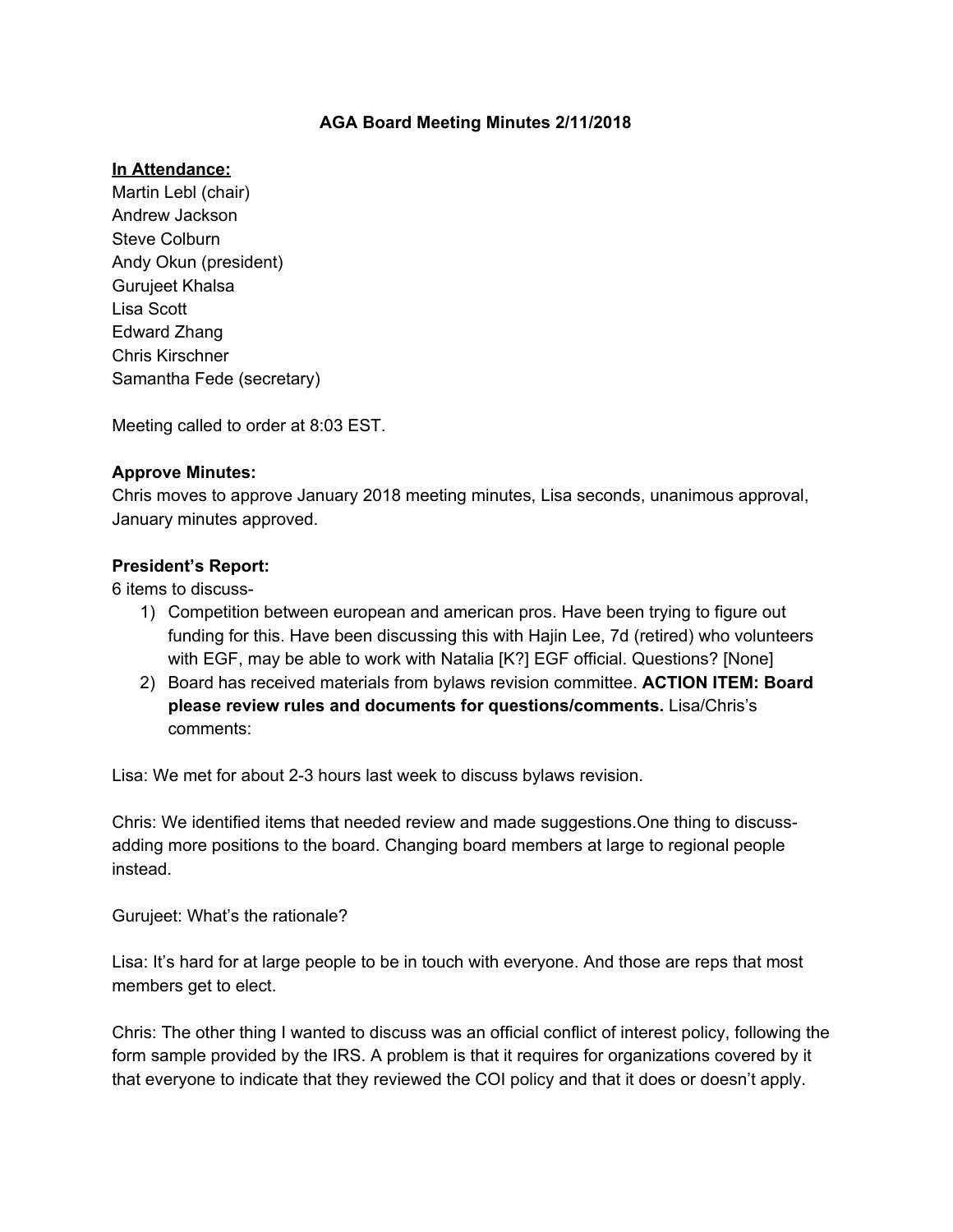Andy: I can probably have someone give it a once over. We do have a policy already, and it is that we may have conflicts of interest.

Lisa: There is also language to clarify in the bylaws when board members take office, and to make sure we're in compliance with new york state law in terms of removing officers.

Chris: We'd like authorization from the president to send the draft of the bylaws off to chapters for comments and review.

Steve: I would like to see the draft before we send it to everyone.

Chris: I move to allow a week for board review of the bylaws changes document, then allow Andy to give approval and send it to chapters.

[Lisa seconds, unanimous]

3) We've received a reviewed and annotated version of Code of Conduct **ACTION ITEM: Review this prior to next week. Lisa will be forwarding it to board members**.

Chris: I think once the board and the president have reviewed it, we should send the draft to the chapters. [Lisa moves as such, Chris seconds, unanimous approval]

4) Steve has become aware of globe spanning requirements of the EU to protect data privacy and it may apply to us

## **[Agenda item: GDPR and the AGA (Steve)]**

Martin: I'm not sure the EU has jurisdiction over us on that.

Steve: Not now, but it's moving toward being enforceable more universally.

Andy: Regardless, I think it's consistent with our desire to protect our membership and be in compliance with any rules that are out there.

Steve: I reviewed the documentation we have and commented on it, and we're mostly already in compliance. But the rules are about both storing data and processing it. It's about the right to unsubscribe or remove the information if our membership desires, and to opt in or out of data collection.

Andy: Once Steve thinks we have a good draft of our document, I'd like to seek an informal, non-billed opinion from a lawyer I have contact with.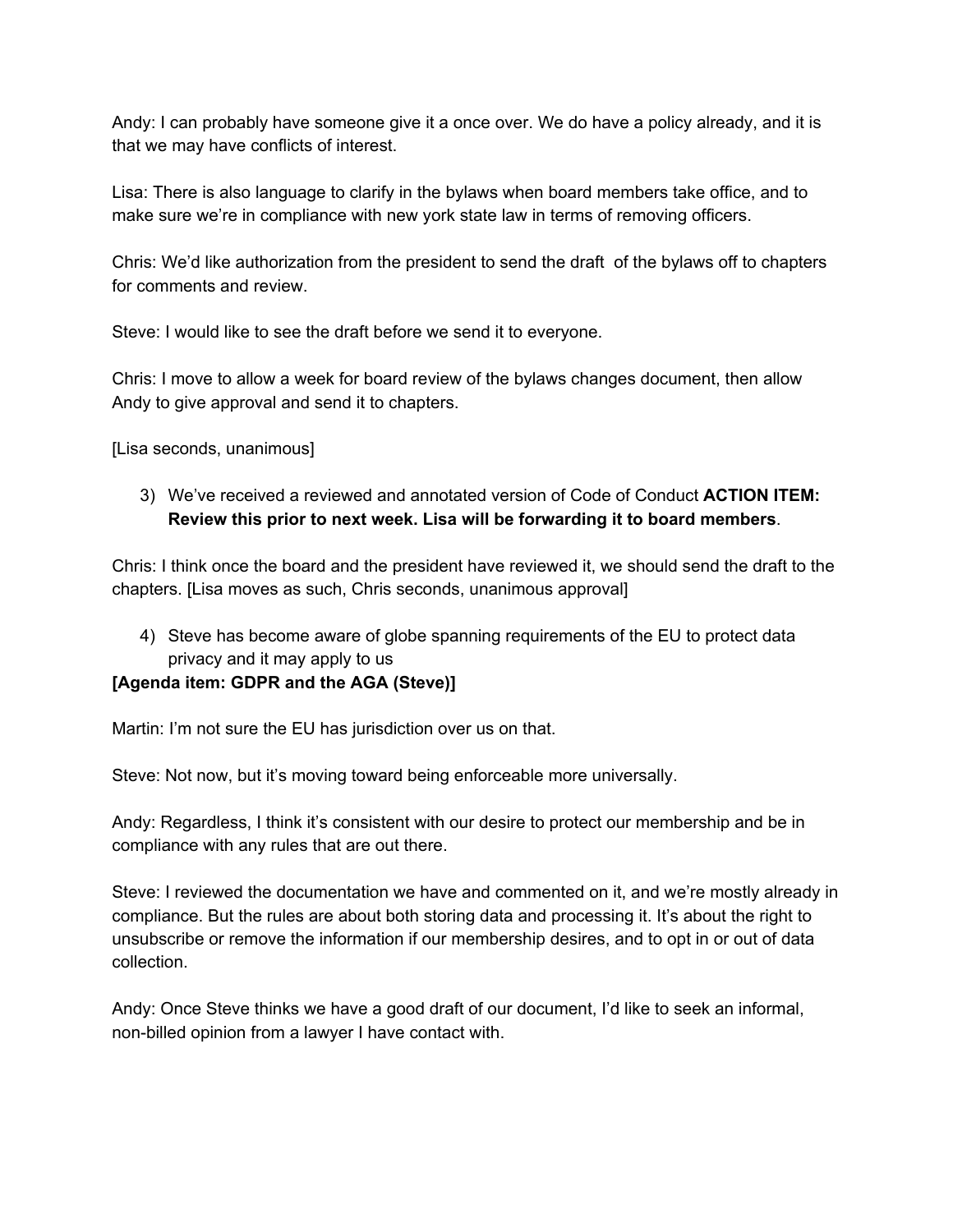[?] : An example of something where we have personal data stored is Chris' Mail Chimp mailing server list for communications. These rules might apply there, but Mail Chimp may already have required safeties in place.

# Steve: **ACTION ITEM: For the board- read through my annotated version of the GDPR rules that I sent to the board for discussion and I will continue to update on the progress.**

5) Regarding 50 states tournament: we're sending out an announcement in the EJ this week or soon with the information and details.

Chris: We've seen a lot of interest from several groups.

6) My [current president, Andy Okun's] term of office expires in September. I'm willing to do another term, but I expect that would be my last term (another 2.5 years). Of course, I serve at the board's pleasure. If you want to have someone else as president, you would need to pick that person soon. It's not an easy position to fill.

[This is discussed in closed executive session following the agenda items without the presence of AGA president or secretary].

## **Update on Go Congress 2018/2019 (Lisa)**

Things are moving forward with 2018. We're just waiting to confirm room availability and the final contract will be sent this week. Diego's been out of town but he just got back, so more progress will be made.

2019 is moving forward also. People are contacting me [congress liason, Lisa Scott] re: 2020, 2021 but I told them we need wait until mid spring at least.

Chris: When will the website for 2018 be up? I'd like this to be as soon as possible.

Lisa: I don't have a date because I'm waiting on Diego. The prices are set for everything but the final rooms so it should be soon. My goal is for every year the website to be up by MLK Jr. Day, but we're not there this year. We didn't start talking to the university until July, which is too late.

Andy: It's a hang up to not have the exact room inventory

Gurujeet: If we're still a little away from the website, maybe we can have an ejournal article mentioning the dates?

Lisa: Great idea, I'll work with Diego on that.

Edward: Is it mostly local volunteers or DC area people? In the DC area there are lots of players and the go center.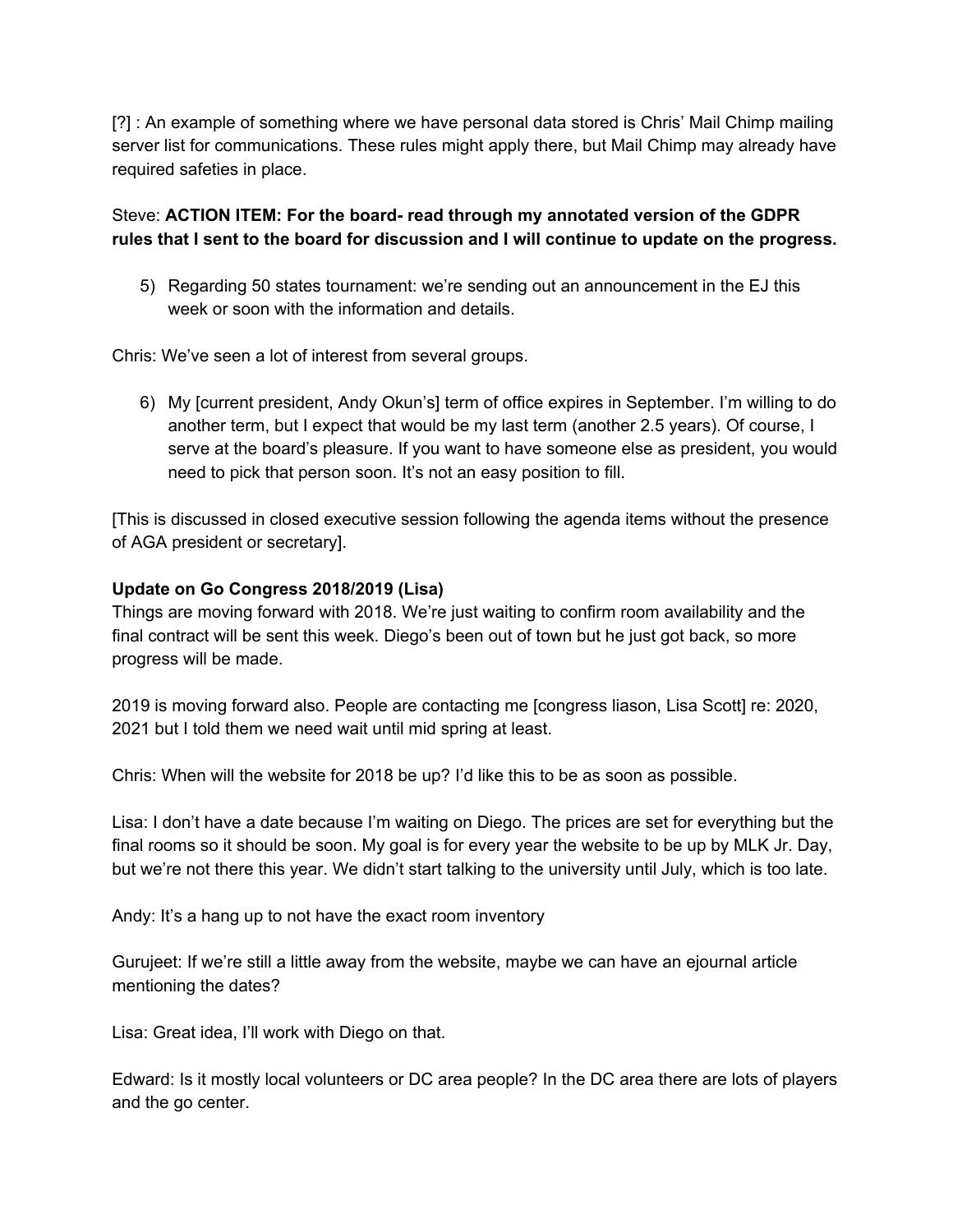Gurujeet: Mostly DC.

# **Inviting volunteers to board meetings and other mechanism for volunteer feedback (Steve)**

Given the urgent nature of the GDPR, I haven't gotten into this. I will send notes out to the board after the meetings.

Martin: What did you have in mind? Just general reports or all volunteers participating in meetings?

Lisa: It would make sense if once a year the coordinators came to the meetings to report (1-2 volunteers per meeting). That's a great idea.

Andy: I agree.

Chris: How would we decide what volunteers came?

Lisa: We can ask our volunteer coordinator to give us a list, and then we can invite specific people based on what we want an update on. We can send out a google doc for the board to work on together.

## **Action item: Have volunteer coordinator get together list of volunteers and board comment on priorities**

### **New Business**

No new business

Setting up future board meeting times: April 15th, 2018 at 8 EST. May 20th, 2018 at 8 EST. [Also City League days]

Edward: Has the transition to the new AGA Treasurer gone well?

Andy: Yes

### **March 18th, 2018 at 8 EST: next board meeting time.**

Gurujeet moves to enter executive session, Chris seconds at 8:43pm. Unanimous motion.